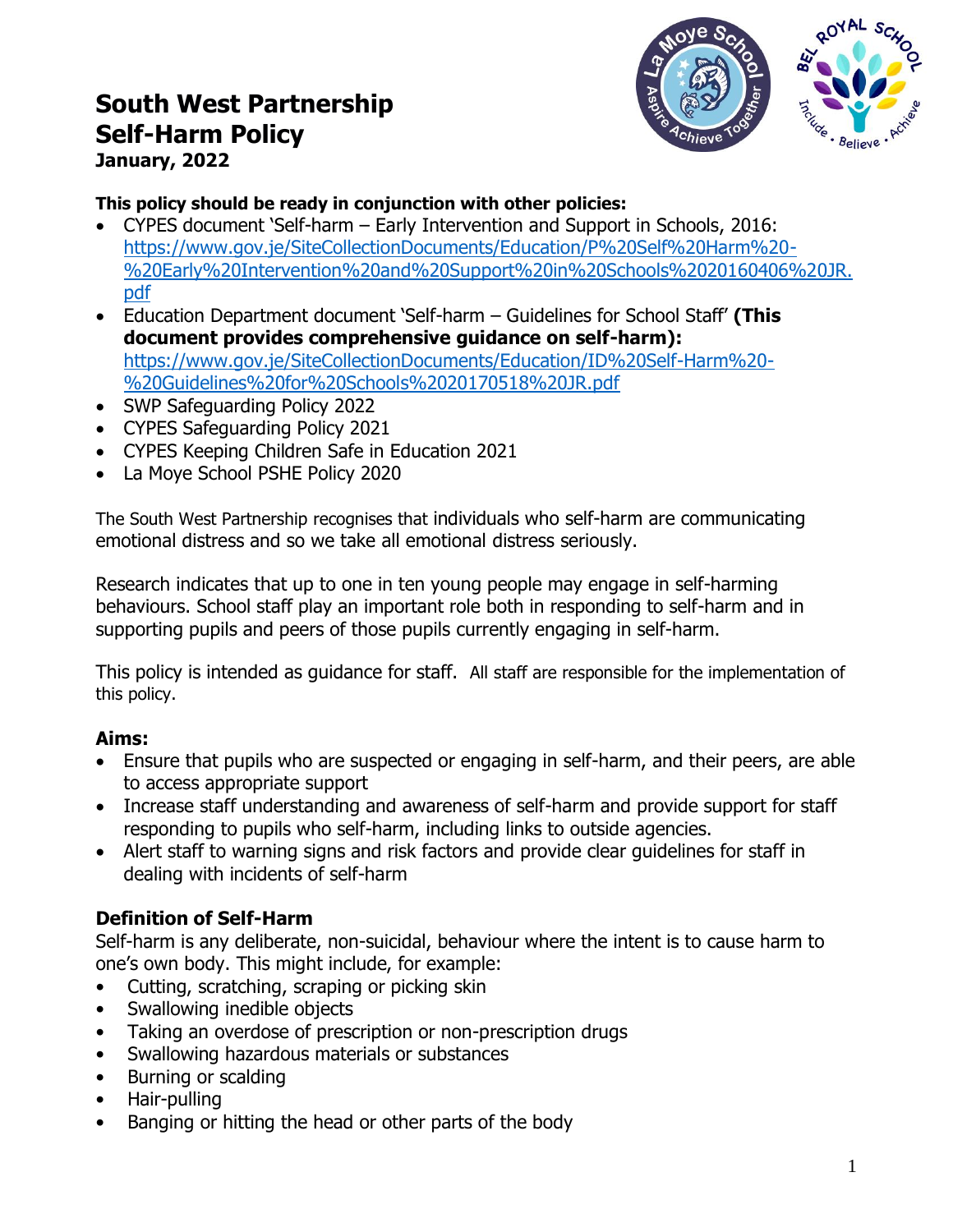• Scouring or scrubbing the body excessively

While self-harm and suicide are separate, individuals who self-harm are communicating emotional distress as are those who attempt or complete suicide. Clearly it is essential that all emotional distress is taken seriously to minimise the chance of self-harm and suicide.

### **Risk factors**

The following 'risk' factors, particularly in combination, may make a young person particularly vulnerable to self-harming behaviour:

| <b>Individual Factors</b>                                                                                                                                                                             | <b>Family Factors</b>                                                                                                                                                                                                                                                                               | <b>Social Factors</b>                                                                                                                        |
|-------------------------------------------------------------------------------------------------------------------------------------------------------------------------------------------------------|-----------------------------------------------------------------------------------------------------------------------------------------------------------------------------------------------------------------------------------------------------------------------------------------------------|----------------------------------------------------------------------------------------------------------------------------------------------|
| Depression/ anxiety<br>Poor communication skills<br>Low self-esteem<br>Poor problem-solving<br>skills<br>Hopelessness<br>Impulsivity<br>Drug or alcohol abuse<br>Unreasonable<br>expectations of self | Unreasonable<br>$\bullet$<br>expectations<br>Neglect or physical,<br>$\bullet$<br>sexual or emotional<br>abuse<br>Poor parental<br>$\bullet$<br>relationships and<br>arguments<br>Child being in residential<br>$\bullet$<br>care<br>Depression, self-harm or<br>$\bullet$<br>suicide in the family | Difficulty in making<br>relationships/ loneliness<br>Being bullied or rejected<br>by peers<br>Persistent experiences of<br>perceived failure |

# **Warning signs**

School staff may become aware of warning signs which indicate a pupil is experiencing difficulties that may lead to thoughts of self-harm. These warning signs should **always** be taken seriously and staff observing any of these warning signs should share this information with and seek further advice from the school's designated teacher for safeguarding.

Possible warning signs include:

- Changes in eating/sleeping habits (e.g. pupil may be very tired if not sleeping well)
- Increased isolation from friends or family, becoming socially withdrawn
- Changes in activity and mood e.g. more aggressive or introverted than usual
- Lowering of academic achievement
- Talking or joking about self-harm
- Evidence of substance misuse (e.g. drugs or alcohol)
- Expressing feelings of failure, uselessness or loss of hope
- Changes in physical appearance e.g. becoming unkempt, unusual clothing style
- Variable school attendance and/or regular lateness

#### **Disclosures about Self-Harm**

Pupils may choose to confide in a member of school staff if they are concerned about their own welfare, or that of a peer. School staff may experience a range of feelings in response to self-harm disclosure (e.g. anger, sadness, shock, disbelief, guilt). Staff should maintain a supportive and open attitude in order to offer the best possible support to pupils. A pupil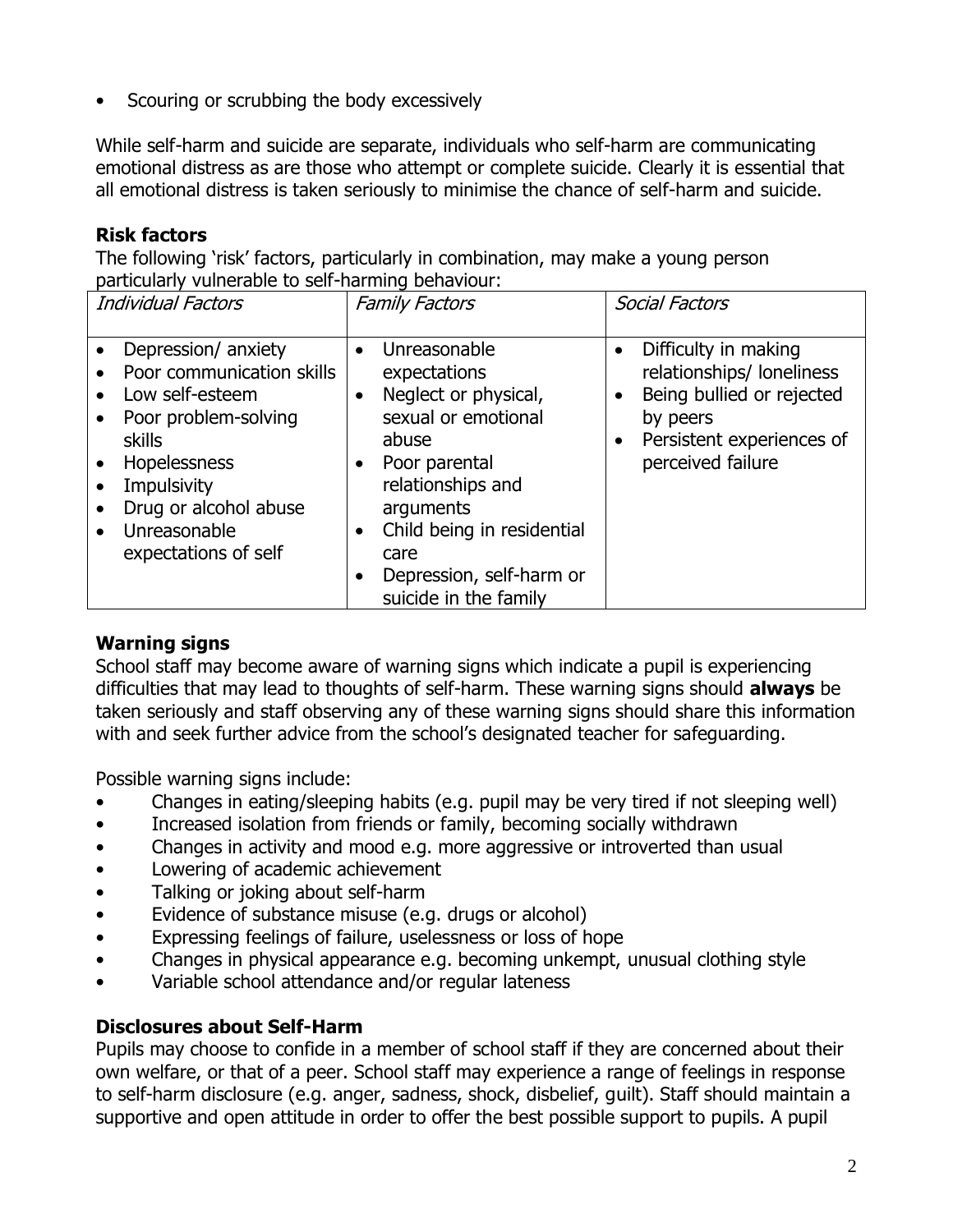who has chosen to share their concerns with a member of school staff is showing considerable courage and trust.

#### **Confidentiality and information sharing in school**

Pupils need to be made aware that it may not be possible for school to offer confidentiality. If school considers a pupil is at risk of seriously harming themselves then confidentiality cannot be kept. It is important that staff do not make promises of confidentiality that cannot be kept - even if a pupil puts pressure on an individual to do so. Any member of staff aware of a pupil engaging in or suspected to be at risk of engaging in self-harm, should consult the school's Designated Teacher for Safeguarding. Following the report, the designated teacher will decide on the appropriate course of action and in line with the school's/ Department's policy and procedures for safeguarding. In all cases a written record (signed and dated) will be made and saved within the pupil's file on My Concern.

Whatever action is taken, the child concerned will be monitored and supported following the incident in school, in conjunction with their parents, and if relevant, Social Services/CAMHS.

# **Processes and Procedures**

The actions taken will depend on the circumstances of the actual or suspected self-harming behaviour. Key considerations will be:

- 1) The safety of the child:
	- $\circ$  If a child is acutely distressed an adult must remain with them at all times.
	- $\circ$  If a pupil has self-harmed in school, a First Aider must attend to any injury.
	- $\circ$  Immediately removing the pupil from lessons, if remaining in class is likely to cause further distress to themselves or peers
- 2) Arrange appropriate professional advice/support/assistance from CaFH or school-based services, like the central Education Support Team.
- 3) If needed, seek onwards referral to more specialist services and support e.g. CAMHS.

In the case of a pupil who has expressed suicidal thoughts and feelings, staff must remain with the pupil until the pupil can be accompanied to meet with the school's designated teacher for safeguarding. At no time should the pupil be left unsupervised. Consideration will be given to the need to contact parents/ carers to inform them of the situation and (as appropriate) ask them to collect the pupil to take them to hospital.

# **Education about Self-Harm**

Through our PSHE Curriculum we teach children about the importance of being supportive of each other, but also seeking adult support if they are worried about themselves or someone else. Teachers encourage pupils to tell them if one of their classmates is in trouble, upset or showing signs of hurting themselves. We talk to the children about how betraying a confidence is worth doing if they think a friend is in trouble, for whatever reason, including if they are self-harming or are talking about doing so. Seeking help and advice for a friend is a responsible and pre-emptive behaviour. We reassure children that they are not responsible for the well-being of a friend. We also reassure then that their friend will be treated caringly and in a supportive manner.